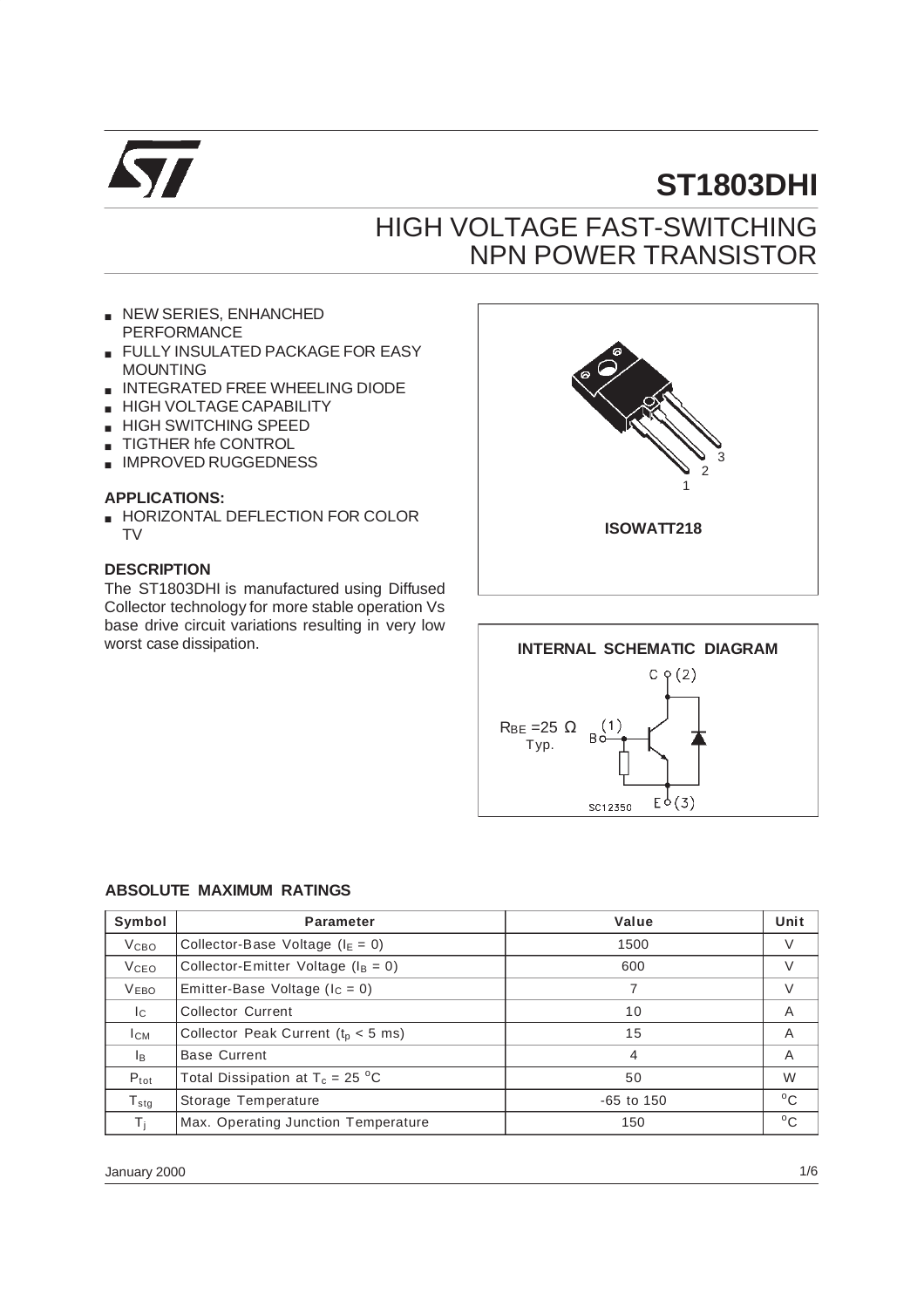#### **THERMAL DATA**

| Kthj-case | Resistance Junction-case<br>Thermal | Max |  | $\gamma_{\Lambda}$ |
|-----------|-------------------------------------|-----|--|--------------------|
|-----------|-------------------------------------|-----|--|--------------------|

## **ELECTRICAL CHARACTERISTICS**  $(T_{\text{case}} = 25 \degree C \text{ unless otherwise specified})$

| Symbol                     | <b>Parameter</b>                                          | <b>Test Conditions</b>                                                                               | Min.    | Typ.     | Max.     | Unit               |
|----------------------------|-----------------------------------------------------------|------------------------------------------------------------------------------------------------------|---------|----------|----------|--------------------|
| <b>ICES</b>                | Collector Cut-off<br>Current ( $V_{BE} = 0$ )             | $V_{CE} = 1500 V$<br>$V_{CE} = 1500 \text{ V}$ T <sub>i</sub> = 125 <sup>o</sup> C                   |         |          | 1<br>2   | mA<br>mA           |
| <b>LEBO</b>                | <b>Emitter Cut-off Current</b><br>$(IC = 0)$              | $V_{FB} = 4 V$                                                                                       | 130     |          | 400      | mA                 |
| $VCE(sat)$ *               | Collector-Emitter<br><b>Saturation Voltage</b>            | $c = 4A$<br>$I_B = 0.8 A$<br>$I_B = 1.2 A$<br>$c = 4 A$                                              |         | 3        | 5<br>1.5 | $\vee$             |
| $V_{BE(sat)}$ *            | Base-Emitter<br><b>Saturation Voltage</b>                 | $I_C = 4 A$<br>$I_B = 0.8 A$                                                                         |         |          | 1.2      | $\vee$             |
| $h_{\text{FE}}$            | DC Current Gain                                           | $V_{CE} = 5 V$<br>$c = 1 \text{ A}$<br>$V_{CE} = 5 V$<br>$I_C = 4.5 A$                               | 10<br>4 | 15       | 20<br>9  |                    |
| $V_F$                      | Diode Forward Voltage                                     | $I_F = 5 A$                                                                                          |         | 1.5      | 2        | V                  |
| BV <sub>EB0</sub>          | Emitter-Breakdown<br>Voltage                              | $I_F = 700$ mA                                                                                       | 7       |          |          | $\vee$             |
| $t_{\rm s}$<br>$t_{\rm f}$ | <b>INDUCTIVE LOAD</b><br>Storage Time<br><b>Fall Time</b> | $I_C = 4 A$<br>$I_{\text{Bon(END)}} = 0.8$ A<br>$V_{BB} = -2.5 V$<br>$L_B = 5 \mu H$<br>$f = 16$ KHz |         | 5<br>0.3 | 6<br>0.6 | $\mu$ s<br>$\mu$ s |

∗ Pulsed: Pulse duration = 300 µs, duty cycle 1.5 %

#### Safe Operating Area Thermal Impedance



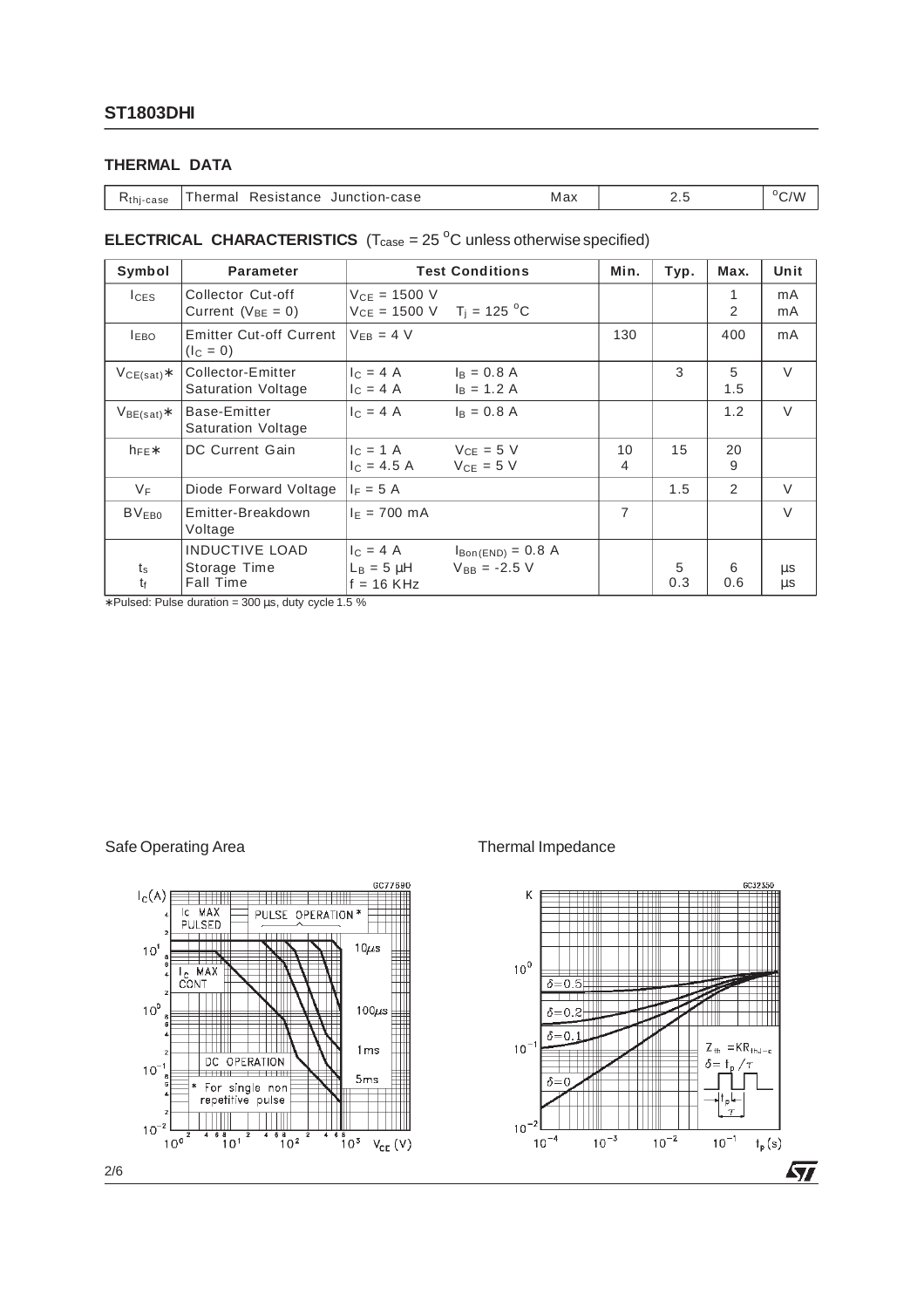#### Derating Curve



Collector Emitter Saturation Voltage







Biase Emitter Saturation Voltage



### DC Current Gain





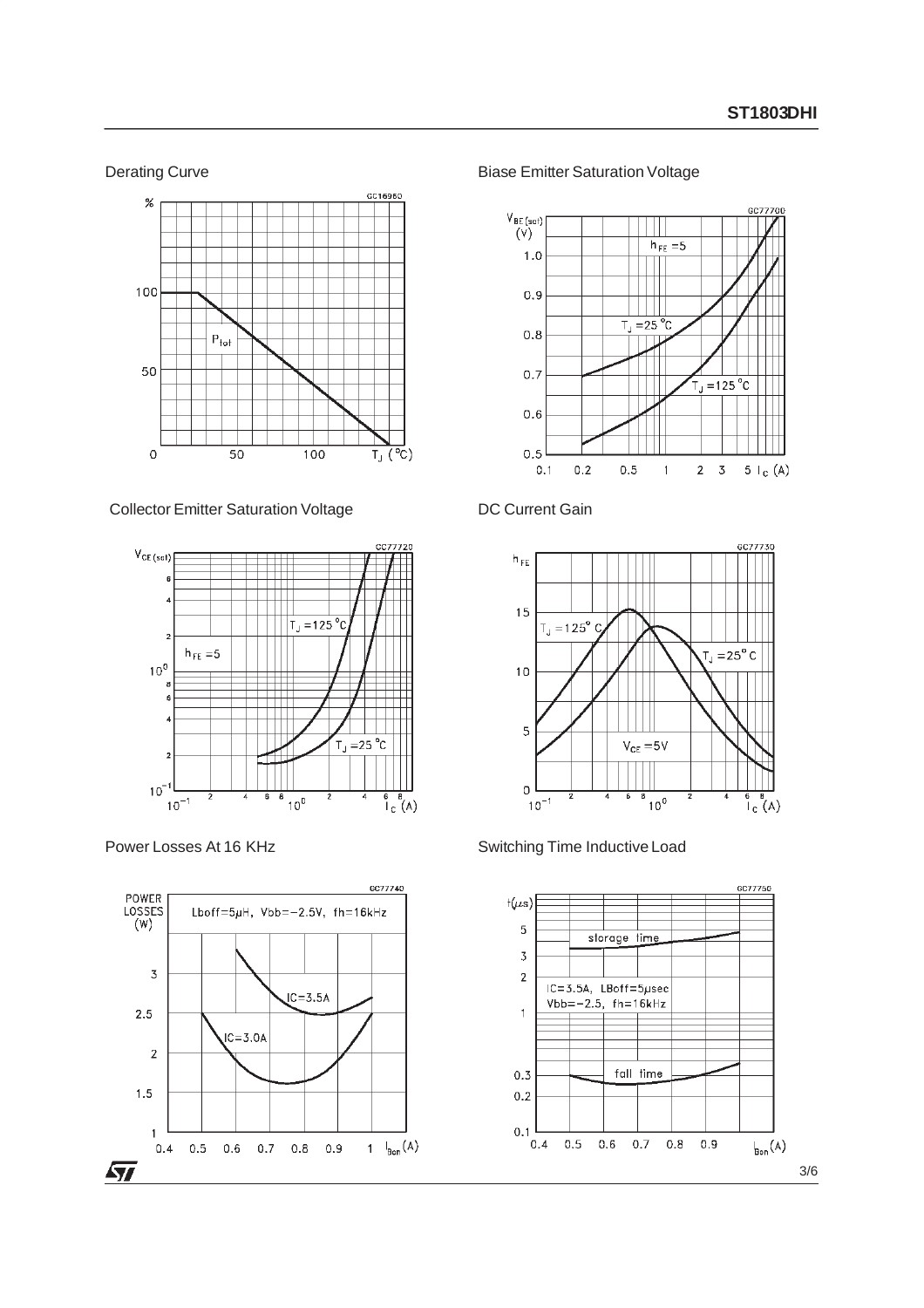### Reverse Biased SOA



Inductive Load Switching Test Circuits.

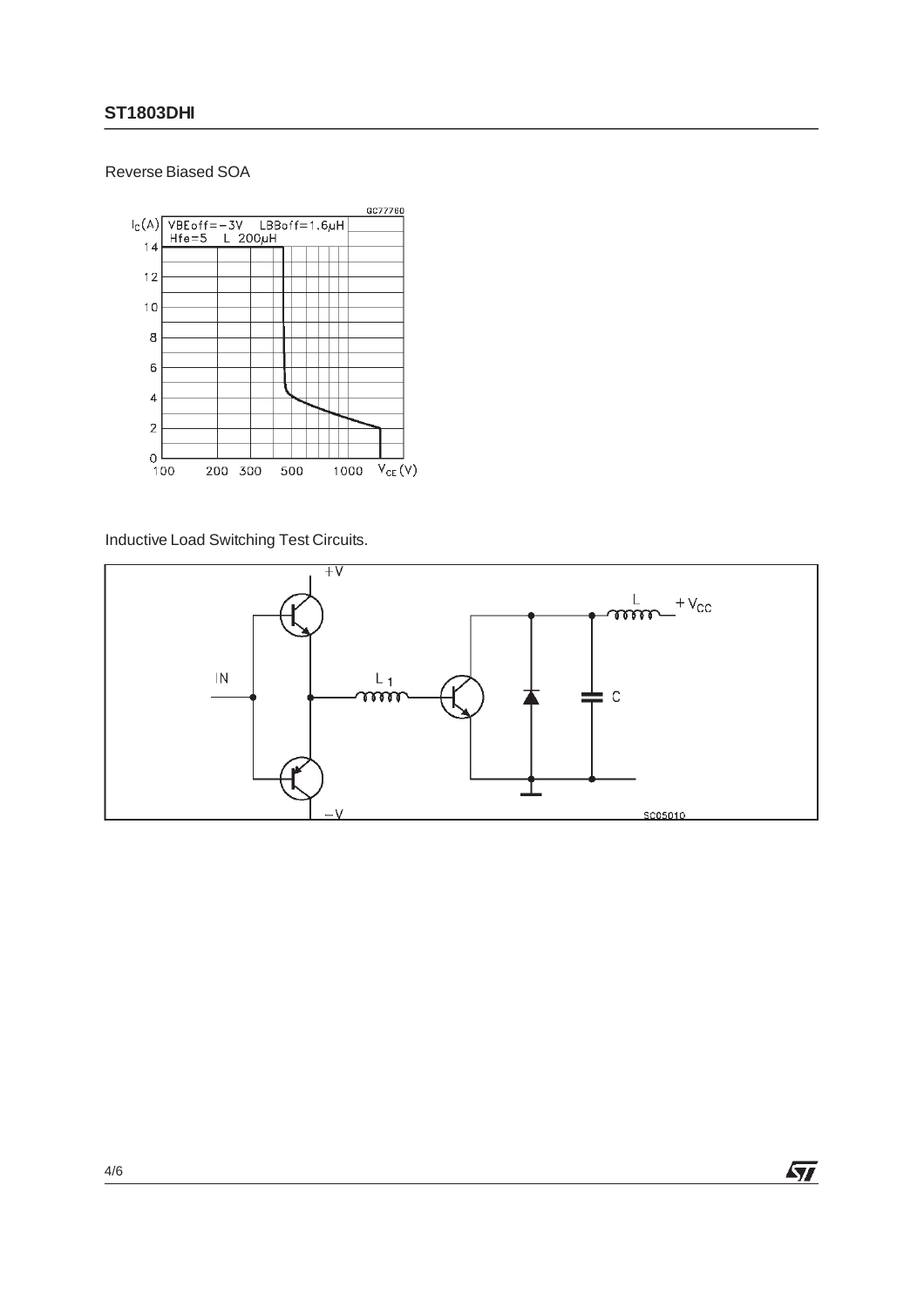|                | mm    |      | inch  |       |       |       |
|----------------|-------|------|-------|-------|-------|-------|
| DIM.           | MIN.  | TYP. | MAX.  | MIN.  | TYP.  | MAX.  |
| A              | 5.35  |      | 5.65  | 0.211 |       | 0.222 |
| C              | 3.30  |      | 3.80  | 0.130 |       | 0.150 |
| D              | 2.90  |      | 3.10  | 0.114 |       | 0.122 |
| D <sub>1</sub> | 1.88  |      | 2.08  | 0.074 |       | 0.082 |
| Ε              | 0.75  |      | 0.95  | 0.030 |       | 0.037 |
| F              | 0.75  |      | 0.95  | 0.030 |       | 0.037 |
| F <sub>2</sub> | 1.50  |      | 1.70  | 0.059 |       | 0.067 |
| F <sub>3</sub> | 1.90  |      | 2.10  | 0.075 |       | 0.083 |
| F <sub>5</sub> |       |      | 1.10  |       |       | 0.043 |
| G              | 10.80 |      | 11.20 | 0.425 |       | 0.441 |
| Н              | 15.80 |      | 16.20 | 0.622 |       | 0.638 |
| L              |       | 9    |       |       | 0.354 |       |
| L1             | 20.80 |      | 21.20 | 0.819 |       | 0.835 |
| L2             | 19.10 |      | 19.90 | 0.752 |       | 0.783 |
| L <sub>3</sub> | 22.80 |      | 23.60 | 0.898 |       | 0.929 |
| L4             | 40.50 |      | 42.50 | 1.594 |       | 1.673 |
| L <sub>5</sub> | 4.85  |      | 5.25  | 0.191 |       | 0.207 |
| L <sub>6</sub> | 20.25 |      | 20.75 | 0.797 |       | 0.817 |
| N              | 2.1   |      | 2.3   | 0.083 |       | 0.091 |
| $\mathsf{R}$   |       | 4.6  |       |       | 0.181 |       |
| <b>DIA</b>     | 3.5   |      | 3.7   | 0.138 |       | 0.146 |

## **ISOWATT218 NARROW LEADS MECHANICAL DATA**